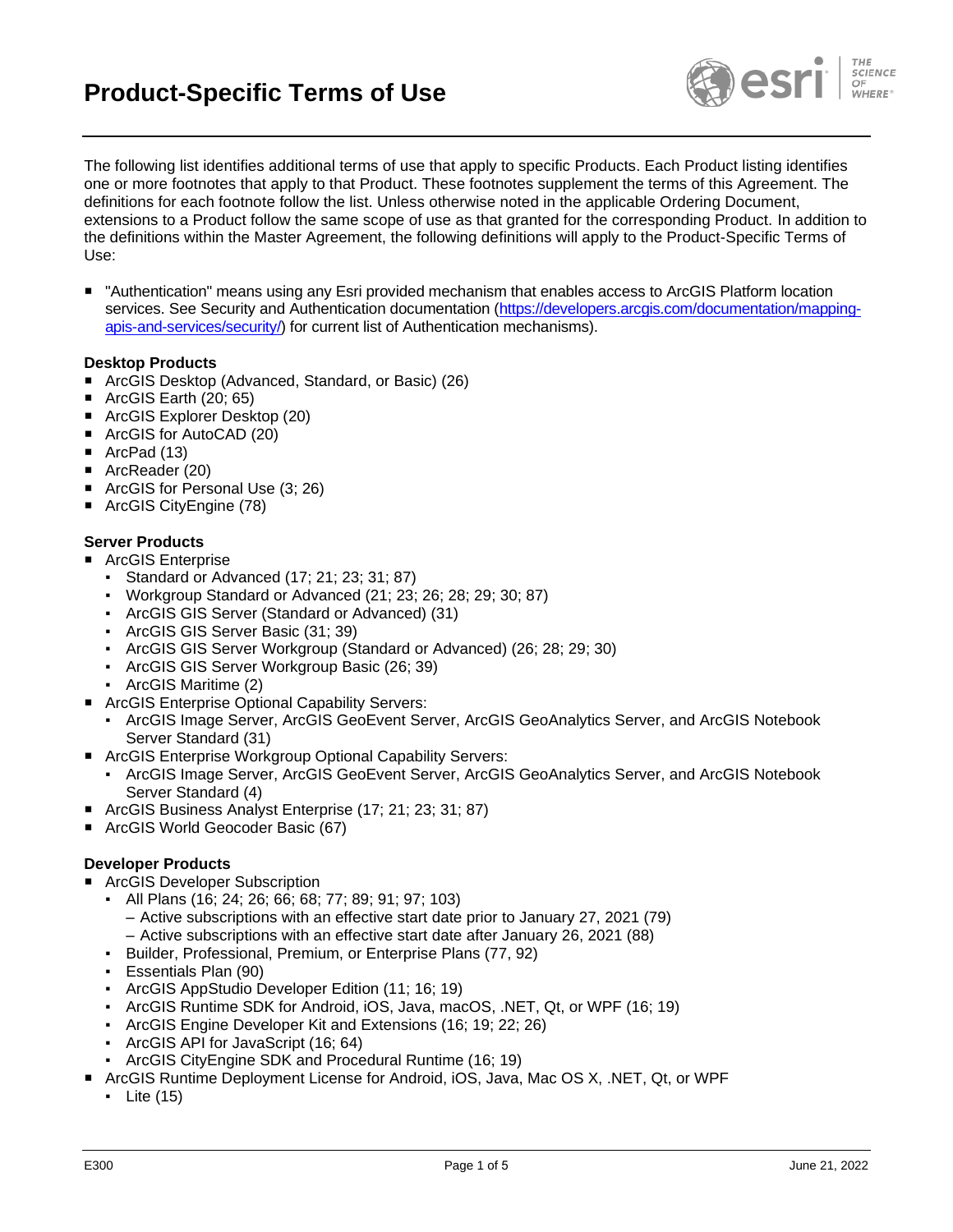- Basic or Standard (1; 14; 15; 18)
- Advanced (14; 15; 18)
- ArcGIS Engine Deployment License for Windows/Linux and Extensions (15: 22: 26)
- Esri File Geodatabase API (47)

# **Mobile**

■ ArcGIS Navigator (14)

## **Other**

- ArcGIS Hub (85)
- ArcGIS Indoors (86)
- ArcGIS Indoors Maps (99: 100: 101)
- ArcGIS Indoors Spaces (100; 101)
- ArcGIS IPS(100; 101)
- ArcGIS Maps for Adobe Creative Cloud Complimentary user (74)
- ArcGIS Insights (17)
- Site Scan for ArcGIS Operator license (32; 33)
- ArcGIS GeoAnalytics Engine
	- Connected, Additional Core-Hours Plans (103)
	- Disconnected Plan (27, 102)

## **Online Services**

- ArcGIS Online subscriptions are available through multiple Selling Programs:
	- Commercial Retail, EAs; and Government Programs (23; 66; 68; 69; 70; 82; 96; 103)
	- Education Programs (23; 66; 68; 69; 70; 71; 82; 96; 103)
	- Non-profit Programs (23; 66; 68; 69; 70; 71; 82; 96; 103)
- Public Plan (66; 68; 74; 75; 76; 80) Customers under the following categories have these additional rights:
	- Commercial Retail (72)
	- enterprise agreements (72)
	- Government (72)
	- NGO/NPO (72)
	- Press/Media Programs (72)
	- Education Programs (71)
- ArcGIS AEC Project Delivery Subscription (83)
- ArcGIS Velocity (103)

### Footnotes:

- 1. May not be used to edit an enterprise geodatabase via Direct Connect.
- 2. Not for use in navigation.
- 3. Licensed for personal, noncommercial use only.
- 4. Limited to 1 four-core server.
- Can be installed on a separate machine.
- 5–10. Reserved.
	- 11. Applications built with ArcGIS AppStudio Developer Edition are subject to the terms of use for ArcGIS Runtime Deployment License.
	- 12. Reserved.
	- 13. Licensed as a Dual Use License.
	- 14. May be used for navigational purposes.
	- 15. Licensed as a Deployment License.
	- 16. Customer may use the SDKs or APIs to create Value-Added Applications and distribute and license those Value-Added Applications to its end users to use anywhere not prohibited under applicable export regulations.
	- 17. Customer shall not redistribute Oracle Instant Client libraries or their documentation that is included with this Product. Oracle is a third-party beneficiary of this Agreement solely with respect to Customer's use of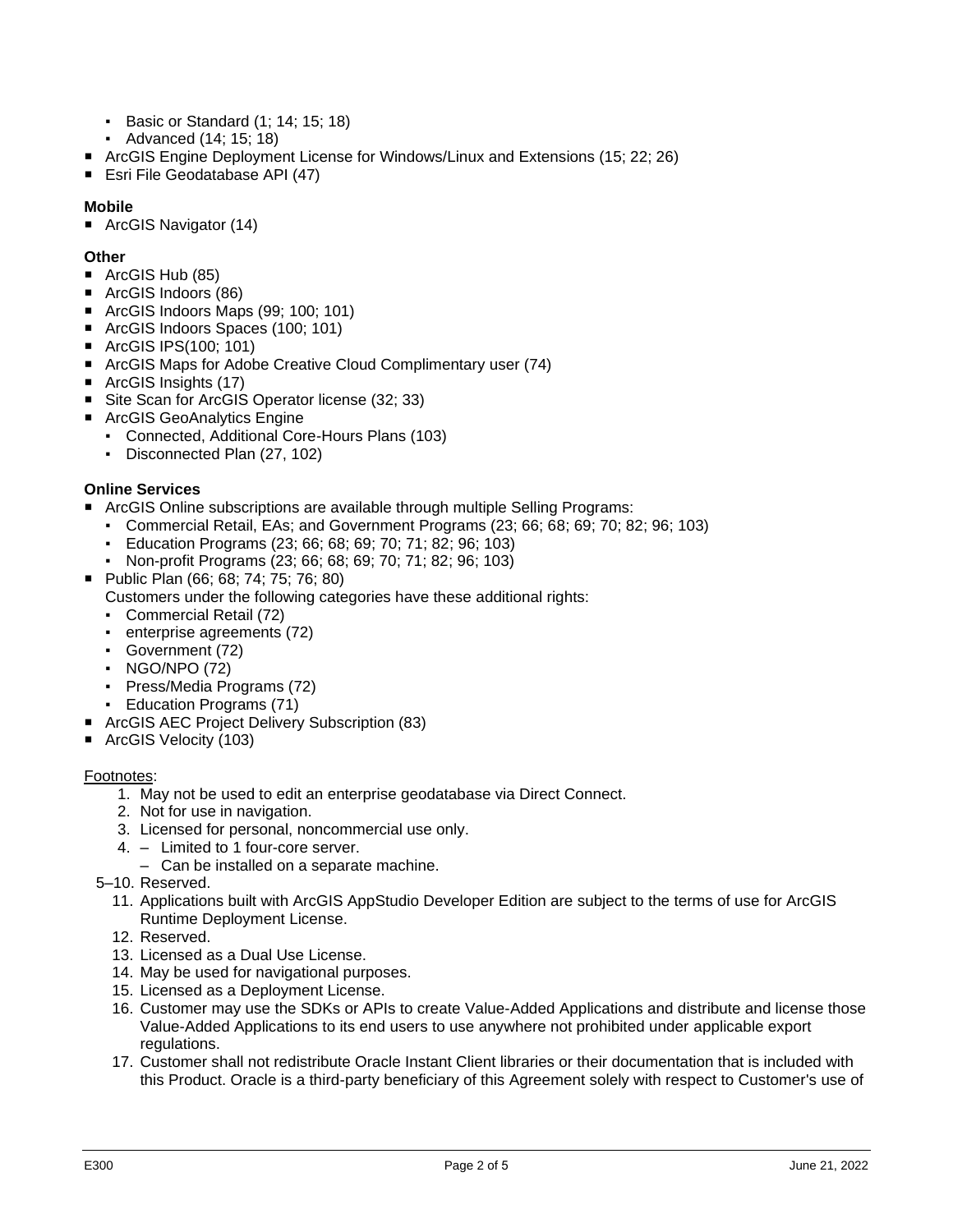the Oracle Instant Client libraries. The Uniform Computer Information Transaction Act (UCITA) shall not apply to Customer's use of the Oracle Instant Client libraries.

- 18. The Deployment License is per Value-Added Application per computer for stand-alone applications.
- 19. License may not be used to develop Internet or server-based Value-Added Applications.
- 20. Licensed as a Redistribution License.
- 21. See Master Agreement<https://www.esri.com/legal/software-license> for additional terms of use for Named User Licenses.
- 22. a. An end user must acquire a license in either ArcGIS Engine for Windows/Linux Software or other ArcGIS Desktop Software (Basic, Standard, or Advanced) to obtain the right to run an ArcGIS Engine application on 1 computer; and
	- b. The ArcGIS Engine for Windows/Linux extensions shall not be used in combination with ArcGIS Desktop Software to run ArcGIS Engine Value-Added Applications. A single user can have multiple ArcGIS Engine Value-Added Applications installed on 1 computer for use only by that end user.
- 23. System to System Communication
	- a. Customer may use a basic service login to enable one-way, read-only, system-to-system communications from ArcGIS Enterprise or ArcGIS Online to other third-party, enterprise business system(s) in the customer's organization. Customer may use a Viewer Named User Credential or Level 1 Named User Credential as a basic service login until Esri implements an actual service login credential. A specific Viewer Named User Credential or Level 1 Named User Credential used as a basic service login credential may only be used for system-to-system integration purposes and may not also be used by a Named User to access the system.
	- b. Customer may use a standard service login to enable two-way, read-write, system-to-system communications between ArcGIS Enterprise or ArcGIS Online and other third-party, enterprise business system(s) in the customer's organization. Customer may use an Editor (or higher) Named User Credential or Level 2 Named User Credential as a standard service login until Esri implements an actual service login credential. A specific Editor (or higher) Named User Credential or Level 2 Named User Credential used as a standard service login credential may only be used for system-tosystem integration purposes and may not also be used by a Named User to access the system.
- 24. Software may be used only for the purposes of development, testing, and demonstration of a prototype Value-Added Application and creating map caches. Customer may use Value-Added Applications and map caches with ArcGIS Enterprise Staging Server Licenses and Deployment Server Licenses. Software and Data may be installed on multiple computers for use by any ArcGIS Developer Subscribers with Builder or higher plan subscriptions; all other Software is licensed as a Single Use License.
- 25. Reserved.
- 26. The geodatabase is restricted to 10 gigabytes of Customer's data.
- 27. May not be used to generate revenue by providing services to third parties.
- 28. Use is limited to 10 concurrent end users of applications other than ArcGIS Enterprise Workgroup or ArcGIS GIS Server Workgroup applications. This restriction includes use of ArcGIS Desktop Software, ArcGIS Engine Software, and third-party applications that connect directly to any ArcGIS Enterprise Workgroup or ArcGIS GIS Server Workgroup geodatabase. There are no limitations on the number of connections from web applications.
- 29. Software requires a supported version of SQL Server Express. Supported versions are listed with the system requirements for the product on the Esri website.
- 30. Use is restricted to a maximum of 10 gigabytes of Customer's data. All components must be installed on a single server.
- 31. Includes a Failover License.
- 32. The use of this Software does not include a pilot's license (e.g., FAA, EASA, etc.) to operate a drone.
- 33. Customer may only use online storage provided with this Software to store Customer Content collected or processed through this Software.
- 34–38. Reserved.
	- 39. Any editing functionality included with ArcGIS GIS Server is not permitted for use with ArcGIS GIS Server Basic and ArcGIS GIS Server Workgroup Basic.
- 40–46. Reserved.
	- 47. Customer may develop and distribute Value-Added Applications that use Esri File Geodatabase API to Customer's end users.
- 48–63. Reserved.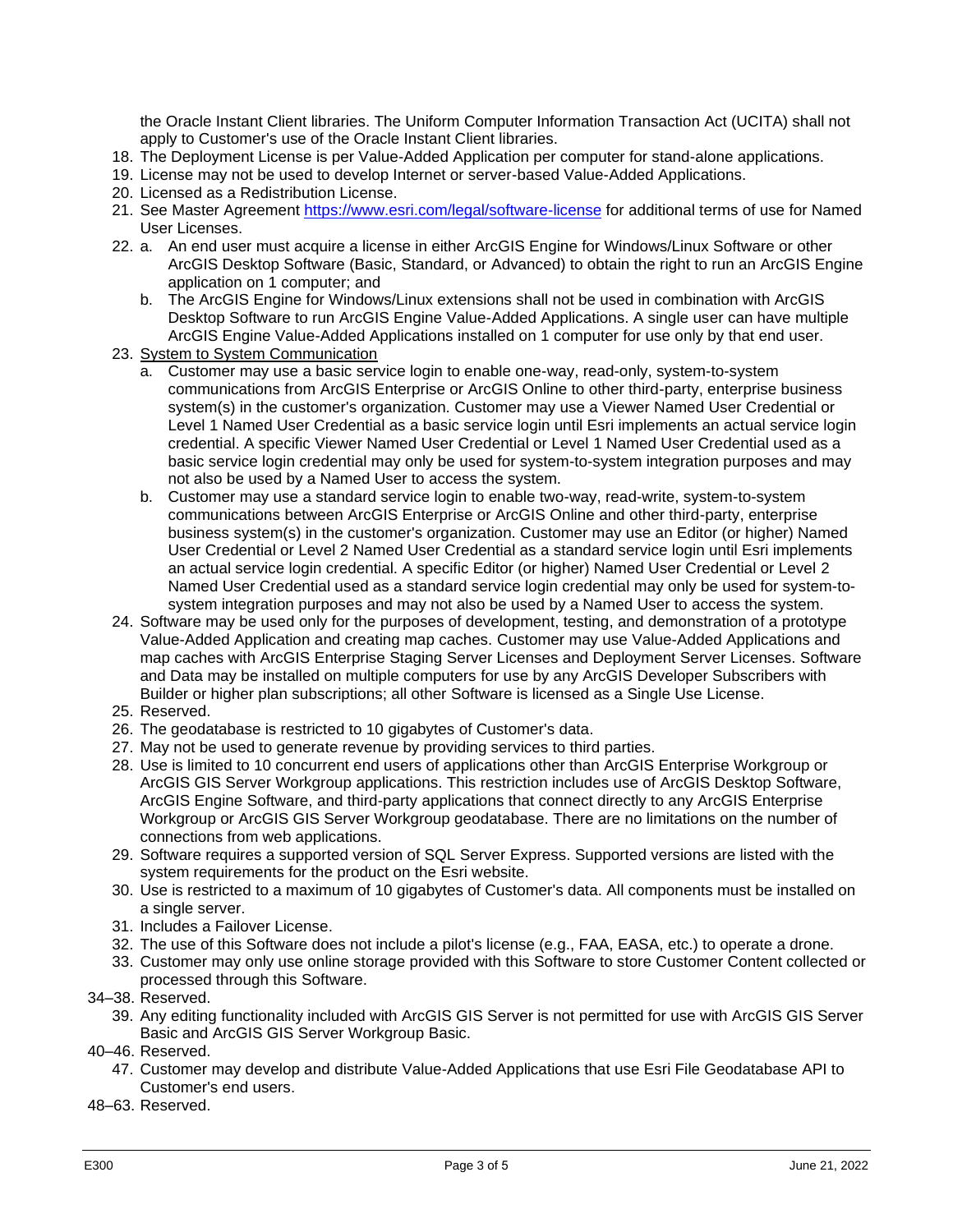- 64. Value-Added Applications for web deployment must be used in conjunction with other Esri Products. Third-party technologies may also be used in conjunction with Value-Added Applications as long as the Value-Added Applications are always used in conjunction with other Esri Product(s).
- 65. May only be used in conjunction with other Esri Product(s). Third-party technologies may also be used in conjunction with ArcGIS Earth as long as ArcGIS Earth is always used in conjunction with other Esri Products.
- 66. Only Customers with an active Online Services subscription may store geocoded results generated by World Geocoding Service.
- 67. Limited to 250,000,000 geocodes per annual subscription.
- 68. Customer may use the data accessible through Infographics Service for display purposes only and may not save any data accessible through this service.
- 69. May be used for any business purpose of Customer's organization.
- 70. May be used for development and test purposes for Customer's organization.
- 71. May be used for teaching purposes in educational organizations.
- 72. May be used for the internal business purposes of Customer's organization.
- 73. Reserved.
- 74. May be used for personal use.
- 75. Customer may enable third-party use of Value-Added Applications only by publicly sharing the Value-Added Application(s) using Sharing Tools. Customer may not use this subscription to power a Value-Added Application for its own internal business use unless Customer is an educational institution using the Value-Added Application for teaching purposes only, a qualified NGO/NPO organization, or a media or press organization.
- 76. Customer is not permitted to create private groups or participate in any private groups.
- 77. Includes a Commercial App Deployment license.
	- A Commercial App Deployment license is required when:
		- Customer deploys revenue-generating Value-Added Applications that are not for use solely with an ArcGIS Online or ArcGIS Enterprise license and have not yet migrated to use ArcGIS Platform location services Authentication.
	- A Commercial App Deployment license is not required when:
		- Customer deploys revenue-generating Value-Added Applications solely for use with an ArcGIS Online and/or ArcGIS Enterprise license. Such Value-Added Applications are not required to use ArcGIS Platform location services Authentication.
- 78. Includes a Commercial App Deployment license.
- 79. Each subscription is limited to 1,000,000 geosearch transactions per month in conjunction with Customer's subscription. Transactions include both basemap data and geocode search transactions. One basemap data transaction is equivalent to eight 256x256 tile requests. One geocode search transaction is equivalent to one address or place. If the results are stored in any manner such as after batch geocoding, the stored results are not counted toward the transaction limit. However, storage does consume Service Credits. For transactions greater the 1,000,000 per month, call Esri Sales or your local distributor for details.
- 80. May permit registered students of an education institution to directly access the Online Services and share a single subscription between more than 1 registered student for teaching purposes only.
- 81. Reserved.
- 82. A Named User may embed its Named User Credential in an ArcGIS API for Python script solely for the purpose of automating a workflow to be used exclusively by the Named User whose Named User Credential is embedded in the script.
- 83. Customer must use a separate AEC Project Delivery Subscription for each Customer client ("Client"). Customer may (i) use the AEC Project Delivery Subscription solely to collaborate on project work with its Client; and (ii) provide Client with Named User access to the AEC Project Delivery Subscription to enable Client to access the AEC Project Delivery Subscription to collaborate on project work that Customer performs for Client. Client may not use the Named User License for any other purpose. Customer is solely responsible for Client's compliance with these terms of use and will ensure that Client stops using the AEC Project Delivery Subscription when the project ends.
- 84. Reserved.
- 85. Software licenses and subscriptions included with ArcGIS Hub may only be used to support the community initiatives enabled by ArcGIS Hub. Customer may allow 3rd parties to be Named Users of